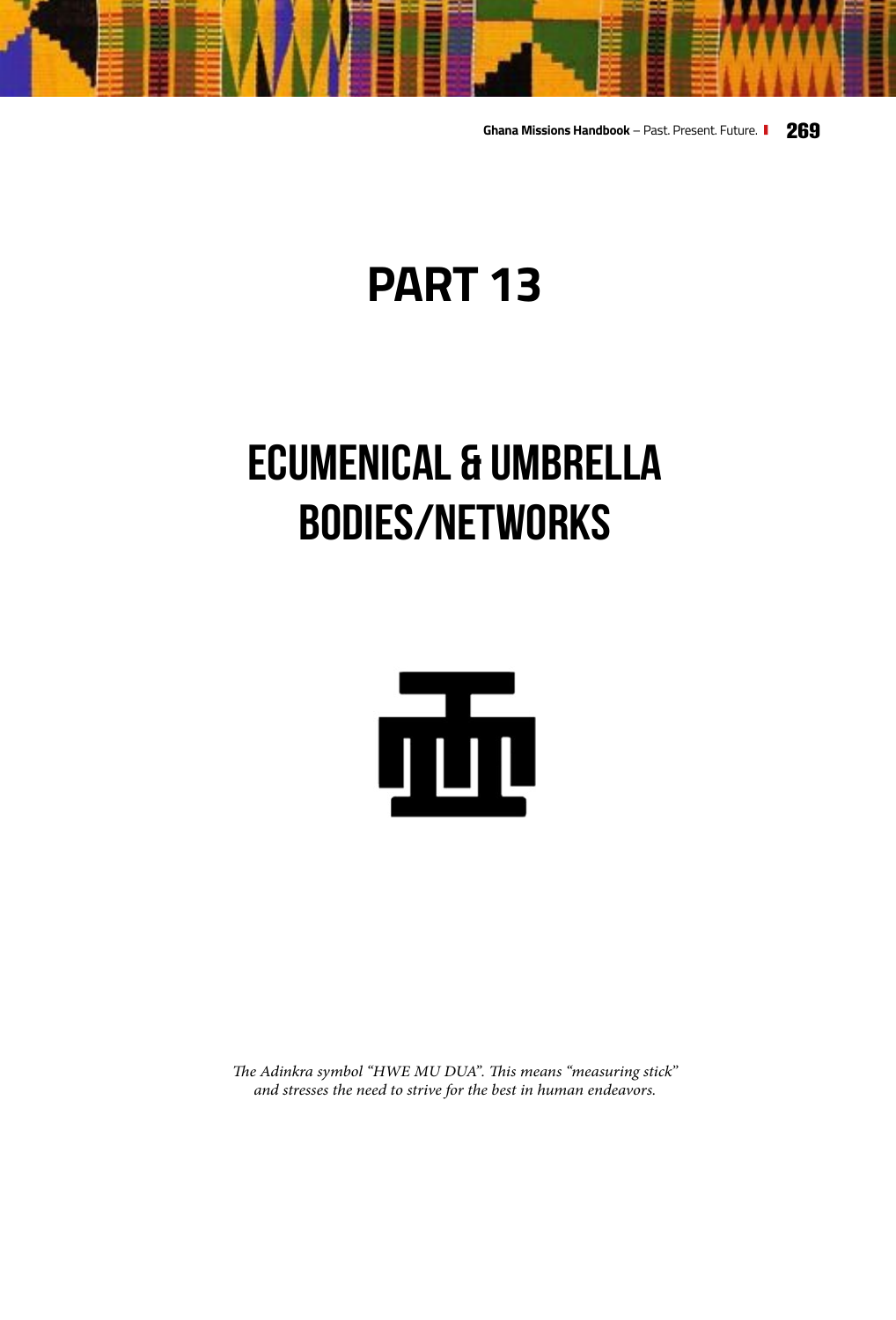

#### The Doron Medical Center is a 24 hours full-service hospital set up with

the desire to improve access to health care in the communities of Afienya, Appolonia, Tema and beyond. Doron prides itself in being a Christian facility that believes in quality, coordinated, comprehensive, compassionate, Cost-effective and patient-centered care.

As part of our corporate social responsibility, DMC has embarked on several free medical outreaches in some deprived communities and institutions in Ghana. Among these communities/institutions are; Asadame, Savior Children Orphanage (Kasoa), Alikekope, Ashiaman, Madina, Koforidua, Ho, Afienya and New Jerusalem. We have also organized medical outreaches for the following churches; Grace Baptist Church, Global Evangelical Church and Apostolic Church all in the Afienya District.

In all, a total number of 2700 people befitted from our medical outreaches

As a health facility, Doron Medical Center is taking the following steps in the wake of the deadly Covid-19 pandemic happening around the world:

1. Constant education or Training on the prevention of COVID-19 by DMC for all clients as well as individuals in the community.

2. Management of DMC has made a clear and outlined protocol for all staff to follow to prevent and avoid the spread of COVID-19.

3. Management has also made available soap with running water and enough hand sanitizers at advantage points within the facility to encourage frequent washing and sanitizing of hands.

4. Availability of PPE's to protect all staff.

5. Availability of affordable alcohol hand rubs at different volumes for all members of the Community and clients of DMC.

Home care services  $\cdot$  Primary Care (General Consultations)  $\cdot$  Child & maternal care  $\cdot$  Geriatric care

• Specialist Services • Occupational Health and Safety • Laboratory Services • Pharmacy services

Diet Therapy Services · Physiotherapy · Pre-& Post Medical Examinations · Effective follow-up system to check on client's wellbeing  $\cdot$  Preventive health programs  $\cdot$  Telemedicine

· Reproductive Health Services · Family Planning Services · Ambulance Services

### **Our Services**

**Locate us** 

233 030 290 4690 33 501400132 /5/6 33 244 644 331 /2

**Off the afienya Appolonia** road, after the Police barrier and close to Macvak school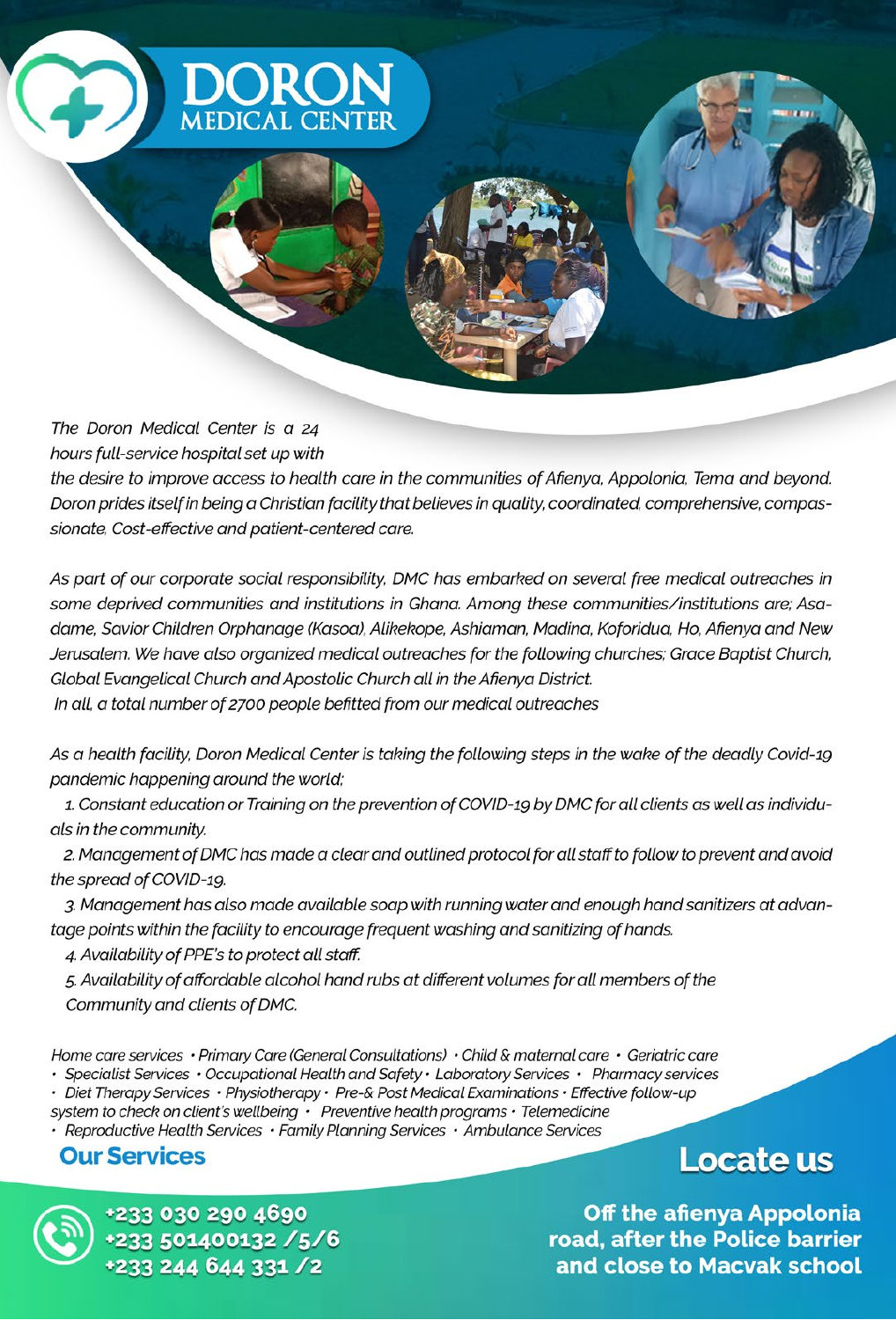## **DIRECTORY OF ECUMENICAL & UMBRELLA BODIES/NETWORKS**

There are several umbrella bodies among the Christian circles in Ghana. However, this maiden Mission Handbook has outlined seven of them that has member churches partnering with GEMA over the years for missionary task, and mission-oriented programs and activities. Subsequent editions may feature others as we affirm their existence and their goals.

#### **1. [CHRISTIAN COUNCIL OF GHANA -](http://www.christiancouncilofghana.org )  [CCG](http://www.christiancouncilofghana.org )**

The Christian Council of Ghana (CCG) was founded on 30<sup>th</sup> October 1929 by five churches namely African Methodist Episcopal (AME), Zion Church, English Church Mission (Anglican), Ewe Presbyterian Church (now Evangelical Presbyterian Church); Presbyterian Church of the Gold Coast (now Ghana) and Wesleyan Methodist Church (now the Methodist Church Ghana). The purpose was the search for unity and to work with members on issues of social concern and be the voice of the voiceless in society. Currently, the CCG comprises twenty-six member churches and three other Christian Organizations.

The vision of CCG is to be the Triune God's instrument for change in Ghana where the highest value is placed on Peace, Justice, Unity, and Respect for the Dignity and Integrity of Creation.

The mission is to strengthen the capacity of members to contribute to achieving Justice, Unity, Reconciliation, and Integrity of Creation among various sectors of Ghanaian society and provide a forum for joint action on issues of common interest. In seeking to achieve this, we are guided by the Holy Bible and, in all matters of national interest, remain non-partisan.

The Christian Council apart from its core business of ecumenism is a Research-Based Advocacy Institution in these four areas; **Governance, Human Rights and Gender, Interfaith and Ecumenism, Social and Economic Justice**

**LOCATION/ADDRESS:** Awula Kpakpa Street, Osu, Accra – Ghana **PHONE CONTACT:** +233-30-2776 678/ +233-24-380 927

**E-MAIL:** info@christiancouncilgh.org **WEBSITE:** [www.christiancouncilofghana.org](http://www.christiancouncilofghana.org ) 

#### **2. [GHANA PENTECOSTAL AND CHARIS-](http://www.gpccghana.org)[MATIC COUNCIL - GPCC](http://www.gpccghana.org)**

The vision of GPCC is to unite the Church and Christian organizations to be a voice that shapes the growth and development of our people and impact society through the gospel of Christ. The mission is about building a mission-minded united Christian family that proclaims the gospel of Jesus Christ within and beyond the borders of Ghana through acts of love, compassion, and remaining relevant to the spiritual and socio-economic needs of society.

The Council seeks to provide a united platform that projects the voices of its members, and Ghanaian citizens both within and outside of the country on important national policies through regular engagements to ensure that Godly leadership and accountable governance permeates all facets of our national lives.

**LOCATION/ADDRESS:** P. O. Box CT 483, Cantonment

**PHONE CONTACT:** +233 302522226 / +233 206703864

**E-MAIL:** info@gpccghana.org

**WEBSITE:** [www.gpccghana.org](http://www.gpccghana.org)

#### **3. [THE GHANA CHARISMATIC BISHOPS'](http://www.ghanacharismaticbishops.org) [CONFERENCE](http://www.ghanacharismaticbishops.org)**

The Ghana Charismatic Bishops' Conference is a powerful body made up of Bishops of several different charismatic denominations in Ghana. Today, its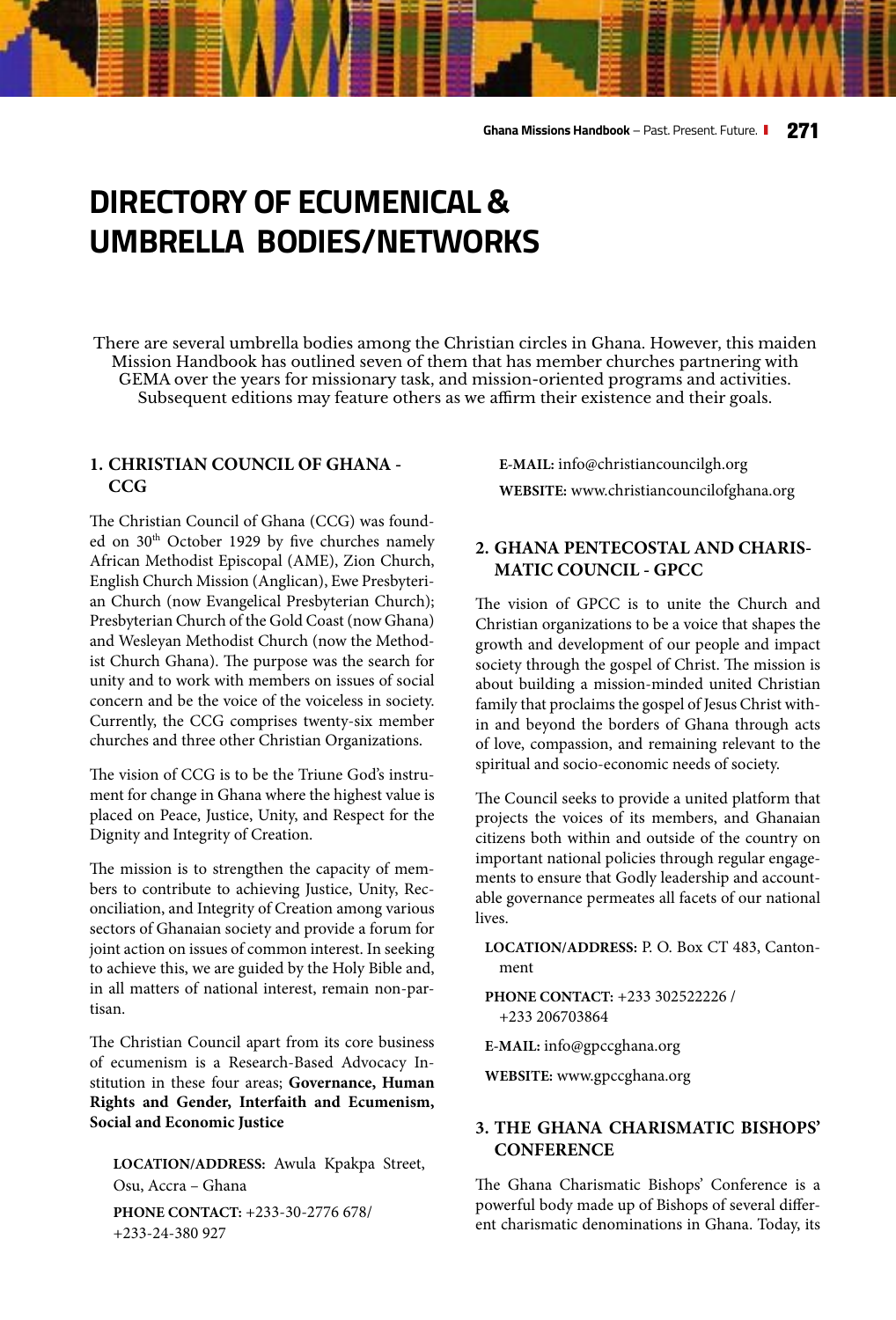membership is made of over 100 bishops located in every region of Ghana.

A Bishop is a most senior and revered person among the clergy and is an overseer of several churches. Consequently, 4000 churches yield to the authority of this powerful conference. The Ghana Charismatic Bishops' Conference has a widespread influence in Ghana and holds sway over no less than 1 million Ghanaian Christians.

The Ghana Charismatic Bishops' Conference founded some years ago by Dag Heward-Mills, intercedes and prays constantly for the nation Ghana and also speaks prophetically into national matters.

#### **LOCATION/ADDRESS:** Teshie

**PHONE CONTACT:** +233 24 432 3782

**E-MAIL:** senyodeh@icloud.com

**WEBSITE:** [www.ghanacharismaticbishops.org](http://www.ghanacharismaticbishops.org) 

#### **4. NATIONAL ASSOCIATION OF CHAR-ISMATIC & CHRISTIAN CHURCHES (NACCC)**

NACCC is an Association of over 200 charismatic churches across the country. As of 2015 Archbishop Nicholas Duncan-Williams was chairman of the NACCC. The NACCC plays a supervisory role to ensure that ministers maintain high moral standards. The NACCC was founded on 1<sup>st</sup> December, 1999 by Dag Heward-Mills who was also elected twice as Chairman. It had existed informally before that date. The word "Christian" was included in the name to show that the organization was open to churches that shared its vision even if they did not consider themselves charismatic.

The National Association of Charismatic and Christian Churches, also refers to as "The Association" or "NACCC" was established to provide a biblically and nationally accepted standard of practice for churches in terms of procedure, morality, ethics, etc. NACC seek to provide a medium for fellowship and interaction between ministries and churches and also provide opportunity for the strengthening and edifying of ministers through periodic NACCC conferences. NACCC was setup to assist member churches where possible in matters of administration, management ethics and inter-ministerial relationships, encourage and develop interpersonal relationships of ministers. It also provide a biblically and nationally accepted standard of practice for

churches in terms of procedure, morality, ethics, etc. NACCC serve as a united body for Christians and churches in relating and negotiating with other religious bodies, government bodies and any other organized bodies. It provides opportunity and exposures member for the gifts and ministry offices in the world, which otherwise may be difficult and financially impossible for the individual churches to bear.

NACCC serve as and when necessary, as a licensing and ordaining body for up-and coming ministers. It also serve as a united force in upholding and defending the human, civil, legal and constitutional rights of the Church of God and its ministers. It will defend the Church and its leaders from external aggression and intimidation. It will contend for recognition, respect and proper representation of the Church of our Lord Jesus Christ and its Ministers in national issues which concern and affect the well being of the Church of God.

#### **[5. GHANA EVANGELISM COMMITTEE -](http://www.ghanaevangelismcommittee.org)  [GEC](http://www.ghanaevangelismcommittee.org)**

The Ghana Evangelism Committee is an indigenous, interdenominational, and service agency. The Committee came into existence in 1974 to introduce the New Life for All movement into the churches of Ghana. GEC's concern is that the Body of Christ in Ghana ought to be working directly at the disciplining of the whole nation, including all people groups, in response to the command of the Head of the Church – the risen Lord Jesus Christ (Matthew 28:19-20).

The vision is to cooperate with God in a unified movement so that every Christian, church, and Christian organization in Ghana and beyond will be thoroughly discipled and committed to fulfilling the Great Commission.

The mission of GEC is to serve Christ through the churches and other Christian organizations of Ghana by mobilizing the said churches and Christian organizations to disciple the whole nation and beyond.

GEC's role is to be a catalyst through survey and the dissemination of information in seminars and publications; through the orientation of leaders and local churches on ways and means to grow, plant churches, and reach the unreached; and through pioneering new programs and strategies geared to the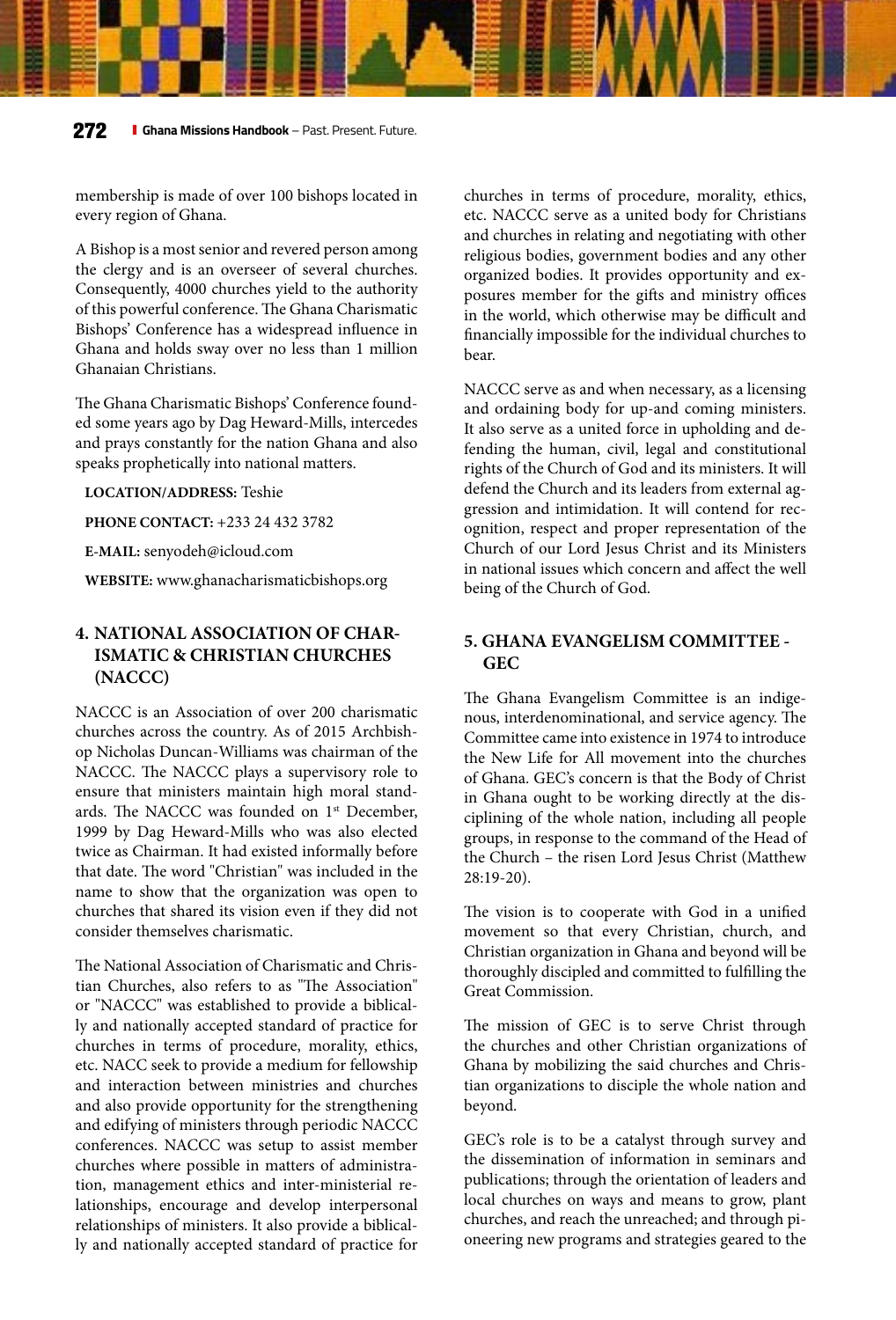#### **Ghana Missions Handbook** – Past. Present. Future. **273**

growth and multiplication of churches – especially amongst the unreached.

**LOCATION/ADDRESS:** Next to Atinka Media Village Building, Caprice

- **PHONE CONTACT:** +233302778603 / +233244 175 181
- **E-MAIL:** ghevangelism@gmail.com / ghevangelismcommittee@yahoo.com

**WEBSITE:** [www.ghanaevangelismcommittee.org](http://www.ghanaevangelismcommittee.org)

#### **[6. CHRISTIAN HEALTH ASSOCIATION](http://www.chag.org.gh )  [OF GHANA - CHAG](http://www.chag.org.gh )**

CHAG is a Network organization of 344 health facilities and health training institutions owned by 25 different Christian Church Denominations. CHAG provides health care to the most vulnerable and underprivileged population groups in all 16 Regions of Ghana, particularly in the most remote areas.

The mission of CHAG is to promote the healing ministry of Christ and be a reliable partner in the Health Sector in providing the health needs of the people in Ghana in fulfillment of Christ's mandate to heal the sick.

**LOCATION/ADDRESS:** 21 Jubilee Well Street, Labone, Accra

**PHONE CONTACT:** +233302777815

**E-MAIL:** chag@chag.org.gh

**WEBSITE:** [www.chag.org.gh](http://www.chag.org.gh )

#### **[7. THE MISSIOLOGICAL SOCIETY OF](http://www.wamsonline.org  )  [GHANA \(MSG\)](http://www.wamsonline.org  )**

The Missiological Society of Ghana (MSG) is an international inter-confessional and intercultural society committed to the scholarly study of Christian witness and its impact in the world.

**Vision:** The Missiological Society of Ghana seeks to become a fellowship of Christians devoted to promoting Christian mission through scholarly study and dissemination of relevant information.

**Mission:** The Missiological Society of Ghana seeks to promote knowledge of the Lord Jesus Christ through the scholarly study of all issues relating to Christian mission and through research and publications that are of particular relevance to Africa and to disseminate such information among all participants in Christian mission.

**LOCATION/ADDRESS:** Trinity Theological Seminary, P. O. Box LG 48, Legon

**PHONE CONTACT:** +233 (0) 244676580 / 202049404

**E-MAIL:** info@wamsonline.org

**WEBSITE:** [www.wamsonline.org](http://www.wamsonline.org  ) 

#### **8. FORUM OF BIBLE AGENCIES (FOBA)**

FOBA (Forum of Bible Agencies), Ghana is made up of Christian organizations that translate and / or publish scripture and its related products in all formats. Some of the tools/resources are Bibles in various languages, Audio Bibles, Jesus Film, Bible Literature/Devotions and many more.

These tools/resources are used by individuals, churches and other Christian groups for personal growth and ministry.

#### **The general objectives are:**

- 1. Encourage churches, missions and agencies to use and confirm God's word at the heart of their life and witness.
- 2.Reaffirming our commitment to make the word of God available to Ghana and beyond, thus helping the churches fulfill their mission to proclaim the gospel to every person and make disciples of all nation.
- 3. Forming national networks of decisions makers for the purpose of promoting co-operation and partnership at these levels.
- 4. Sharing news of product development and providing updates on activates and future plans.
- 5.Building relationship and encouraging and strengthen one another in our common task.
- 6. Providing a forum for creative discussion of relevant issues and for formulating visionary and strategic thinking.
- 7.Identifying problems which require attention and reviewing key issues in depth.
- 8.Using every available way to communicate the scriptures both print and media

**PHONE CONTACT:** +233209995430

**E-MAIL:** fobaghana@gmail.com